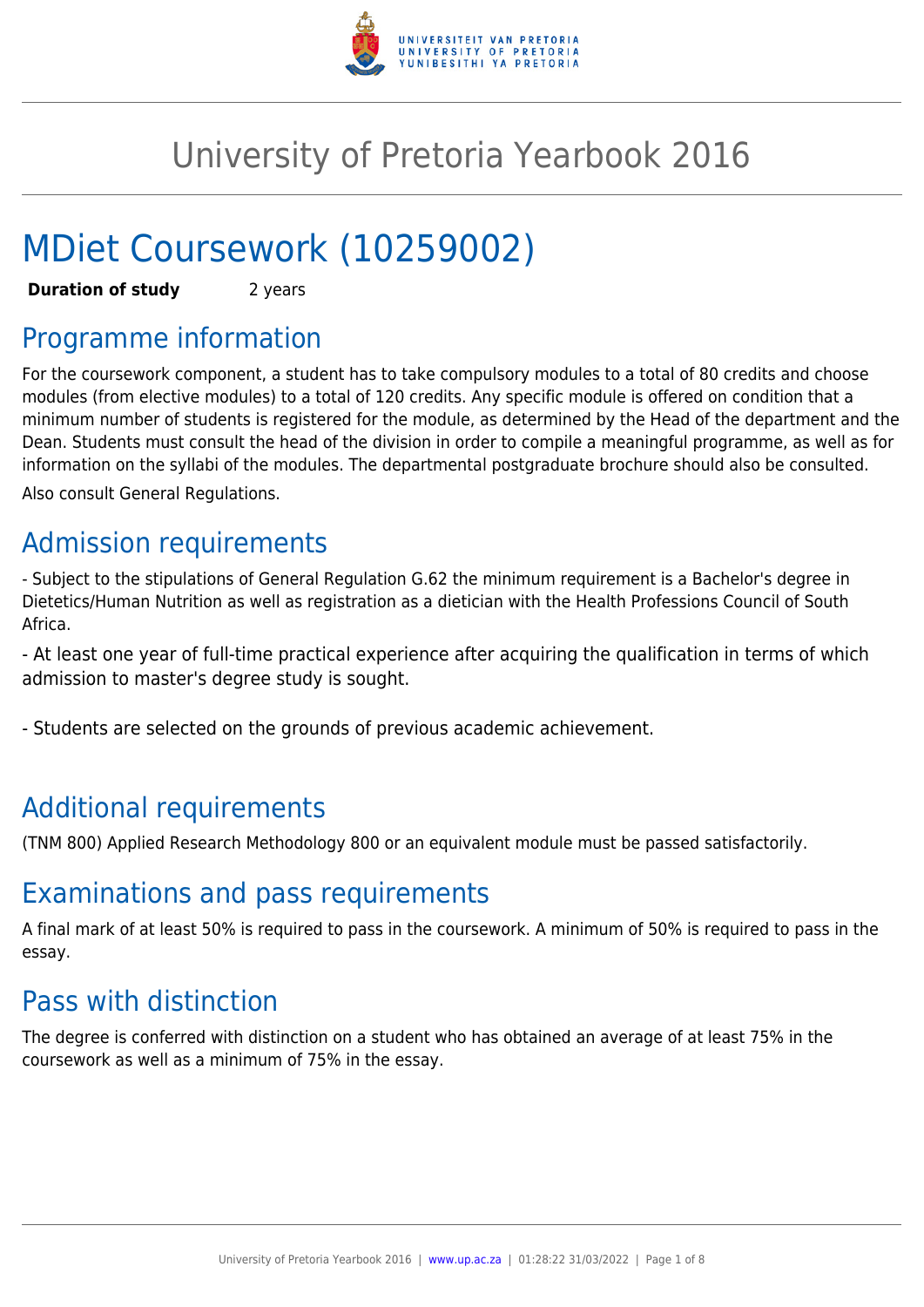

# Curriculum: Year 1

**Minimum credits: 120**

# **Core modules**

# **Essay: Dietetics 895 (DEK 895)**

| <b>Module credits</b>         | 120.00                 |
|-------------------------------|------------------------|
| <b>Prerequisites</b>          | No prerequisites.      |
| <b>Language of tuition</b>    | Double Medium          |
| <b>Academic organisation</b>  | <b>Human Nutrition</b> |
| <b>Period of presentation</b> | Year                   |

### **Nutritional assessment 881 (DEK 881)**

| <b>Module credits</b>         | 30.00                       |
|-------------------------------|-----------------------------|
| <b>Prerequisites</b>          | No prerequisites.           |
| <b>Contact time</b>           | 1 discussion class per week |
| Language of tuition           | English                     |
| <b>Academic organisation</b>  | <b>Human Nutrition</b>      |
| <b>Period of presentation</b> | Semester 1                  |

## **Introduction to research and nutritional epidemiology 880 (DEK 880)**

| <b>Module credits</b>         | 30.00                       |
|-------------------------------|-----------------------------|
| <b>Prerequisites</b>          | No prerequisites.           |
| <b>Contact time</b>           | 1 discussion class per week |
| <b>Language of tuition</b>    | English                     |
| <b>Academic organisation</b>  | <b>Human Nutrition</b>      |
| <b>Period of presentation</b> | Semester 1                  |
|                               |                             |

# **Literature study 882 (DEK 882)**

| <b>Module credits</b>         | 20.00                                           |
|-------------------------------|-------------------------------------------------|
| <b>Prerequisites</b>          | No prerequisites.                               |
| <b>Contact time</b>           | 1 seminar per week, 1 discussion class per week |
| <b>Language of tuition</b>    | English                                         |
| <b>Academic organisation</b>  | <b>Human Nutrition</b>                          |
| <b>Period of presentation</b> | Semester 1                                      |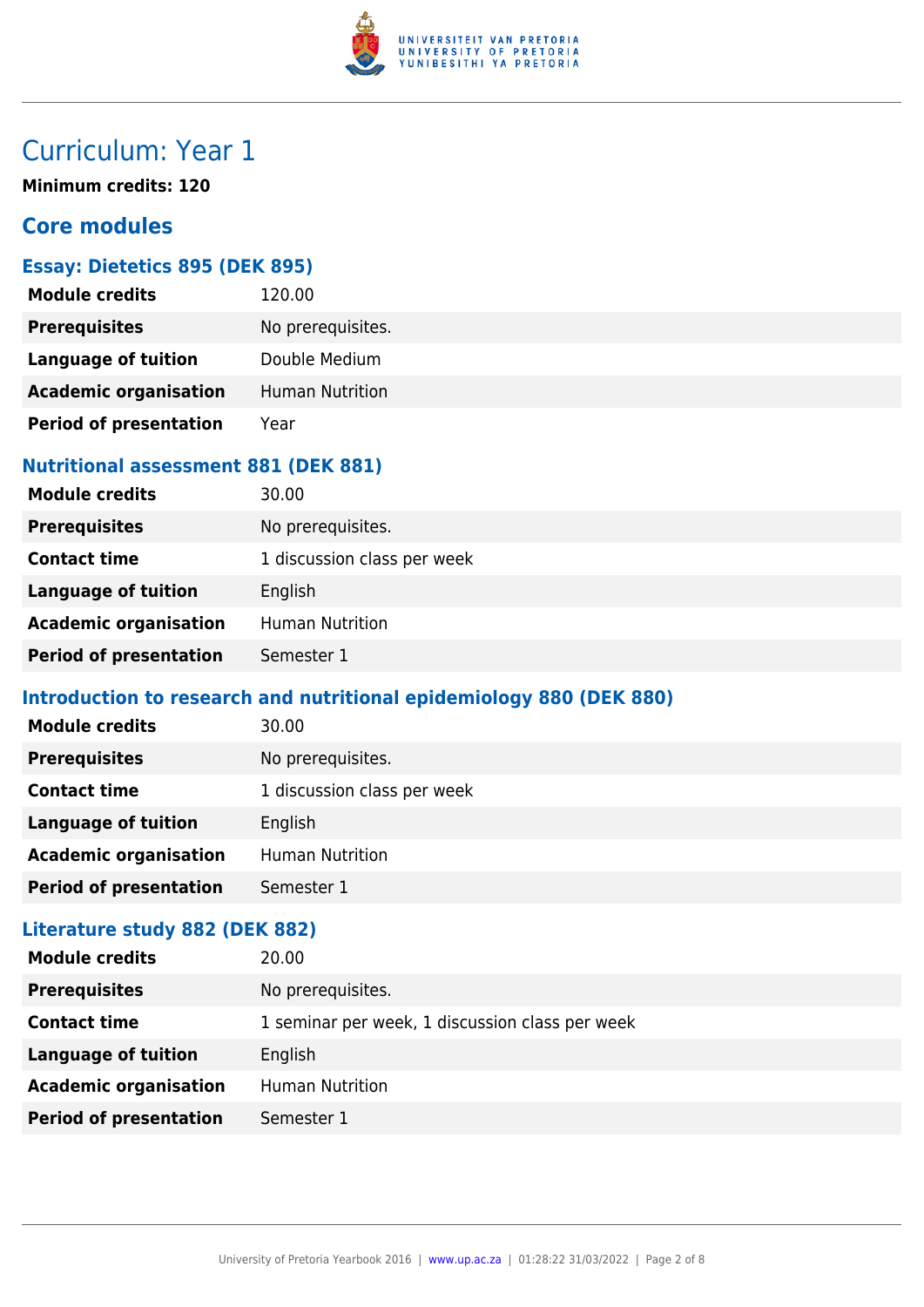

# **Elective modules**

### **Early childhood nutrition intervention 884 (DEK 884)**

| <b>Module credits</b>         | 20.00                       |
|-------------------------------|-----------------------------|
| <b>Prerequisites</b>          | No prerequisites.           |
| <b>Contact time</b>           | 1 discussion class per week |
| <b>Language of tuition</b>    | English                     |
| <b>Academic organisation</b>  | <b>Human Nutrition</b>      |
| <b>Period of presentation</b> | Semester 1 or Semester 2    |
|                               |                             |

### **Immunonutrition 804 (DEK 804)**

| <b>Module credits</b>         | 20.00                       |
|-------------------------------|-----------------------------|
| <b>Prerequisites</b>          | No prerequisites.           |
| <b>Contact time</b>           | 1 discussion class per week |
| <b>Language of tuition</b>    | English                     |
| <b>Academic organisation</b>  | <b>Human Nutrition</b>      |
| <b>Period of presentation</b> | Semester 1                  |

## **Sport nutrition 805 (DEK 805)**

| <b>Module credits</b>         | 20.00                       |
|-------------------------------|-----------------------------|
| <b>Prerequisites</b>          | No prerequisites.           |
| <b>Contact time</b>           | 1 discussion class per week |
| <b>Language of tuition</b>    | English                     |
| <b>Academic organisation</b>  | <b>Human Nutrition</b>      |
| <b>Period of presentation</b> | Semester 1                  |

### **Nutrition counselling 806 (DEK 806)**

| <b>Module credits</b>         | 20.00                       |
|-------------------------------|-----------------------------|
| <b>Prerequisites</b>          | No prerequisites.           |
| <b>Contact time</b>           | 1 discussion class per week |
| <b>Language of tuition</b>    | English                     |
| <b>Academic organisation</b>  | <b>Human Nutrition</b>      |
| <b>Period of presentation</b> | Semester 1                  |
|                               |                             |

### **Diet-related non-communicable lifestyle diseases 807 (DEK 807)**

| <b>Module credits</b> | 20.00             |
|-----------------------|-------------------|
| <b>Prerequisites</b>  | No prerequisites. |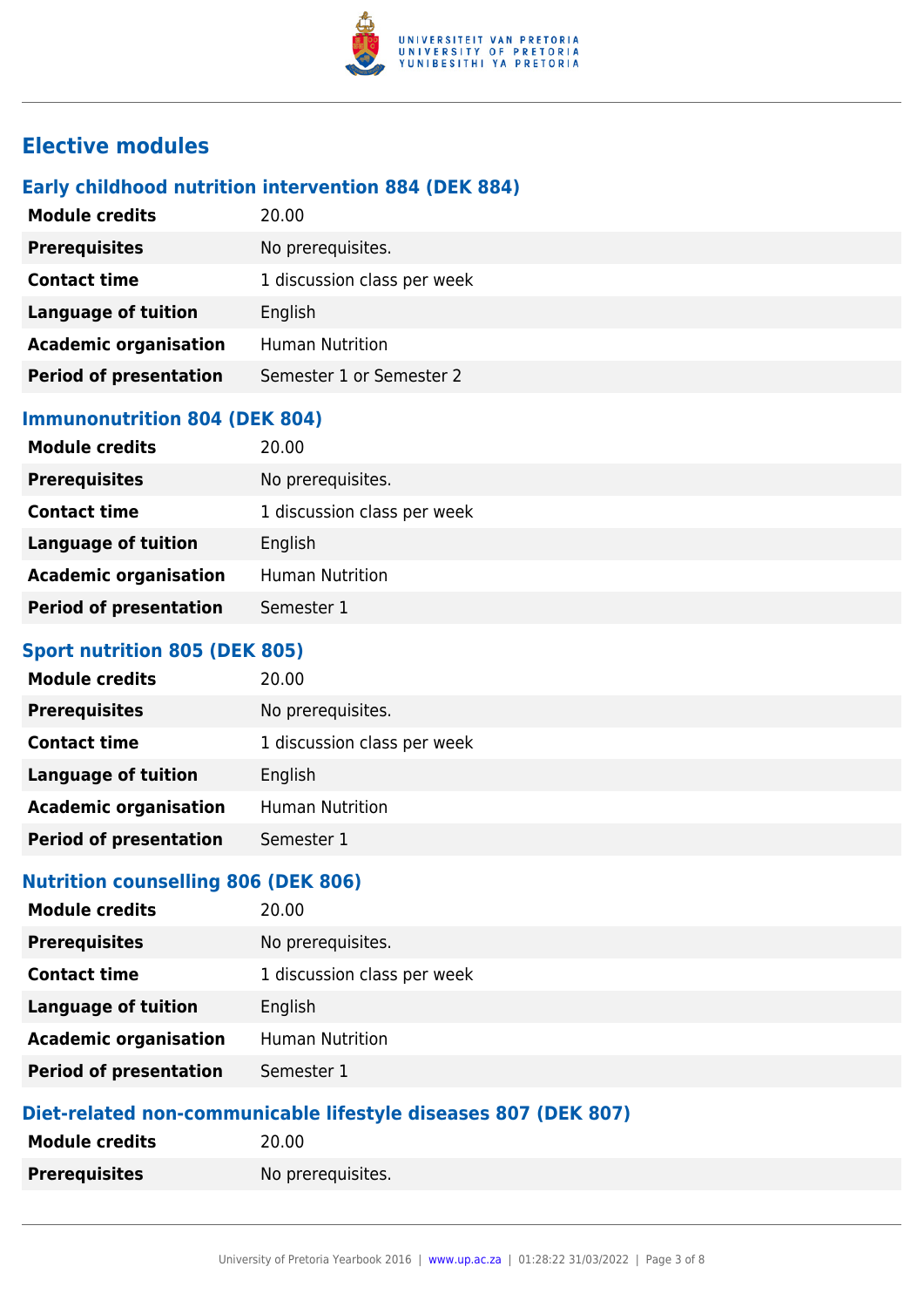

| <b>Contact time</b>           | 1 discussion class per week |
|-------------------------------|-----------------------------|
| Language of tuition           | English                     |
| <b>Academic organisation</b>  | <b>Human Nutrition</b>      |
| <b>Period of presentation</b> | Semester 1                  |

# **Nutrition support 808 (DEK 808)**

| <b>Module credits</b>         | 20.00                       |
|-------------------------------|-----------------------------|
| <b>Prerequisites</b>          | No prerequisites.           |
| <b>Contact time</b>           | 1 discussion class per week |
| <b>Language of tuition</b>    | English                     |
| <b>Academic organisation</b>  | <b>Human Nutrition</b>      |
| <b>Period of presentation</b> | Semester 1                  |

## **Nutri-genomics 809 (DEK 809)**

| <b>Module credits</b>         | 20.00                       |
|-------------------------------|-----------------------------|
| <b>Prerequisites</b>          | No prerequisites.           |
| <b>Contact time</b>           | 1 discussion class per week |
| <b>Language of tuition</b>    | English                     |
| <b>Academic organisation</b>  | <b>Human Nutrition</b>      |
| <b>Period of presentation</b> | Semester 1                  |

# **Micro-nutrient malnutrition 883 (DEK 883)**

| <b>Module credits</b>         | 20.00                       |
|-------------------------------|-----------------------------|
| <b>Prerequisites</b>          | No prerequisites.           |
| <b>Contact time</b>           | 1 discussion class per week |
| <b>Language of tuition</b>    | English                     |
| <b>Academic organisation</b>  | <b>Human Nutrition</b>      |
| <b>Period of presentation</b> | Semester 1                  |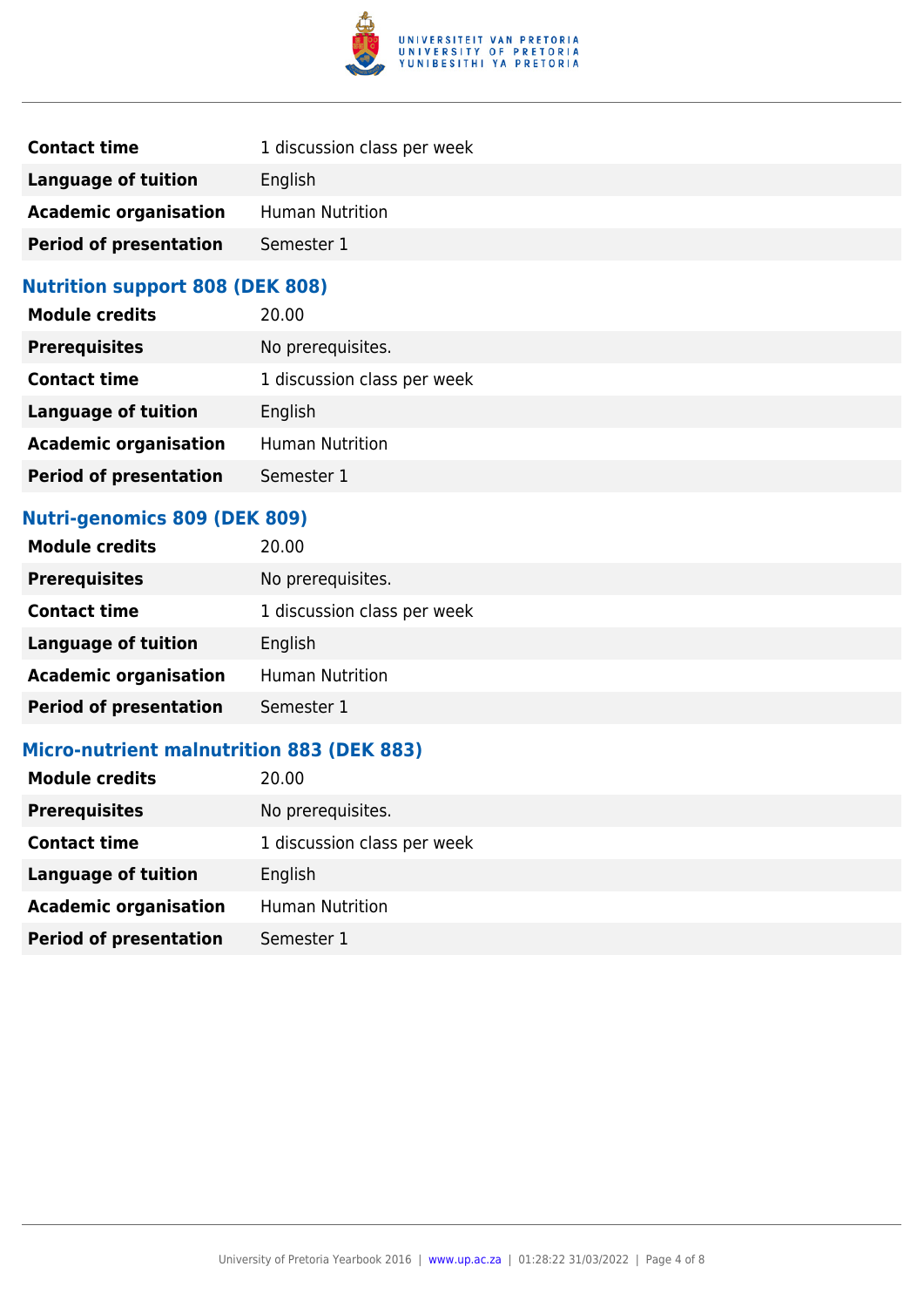

# Curriculum: Final year

**Minimum credits: 120**

# **Core modules**

# **Essay: Dietetics 895 (DEK 895)**

| <b>Module credits</b>         | 120.00                 |
|-------------------------------|------------------------|
| <b>Prerequisites</b>          | No prerequisites.      |
| <b>Language of tuition</b>    | Double Medium          |
| <b>Academic organisation</b>  | <b>Human Nutrition</b> |
| <b>Period of presentation</b> | Year                   |

# **Applied research methodology 800 (TNM 800)**

| <b>Module credits</b>                                                                                                                                                                                                           | 5.00                           |
|---------------------------------------------------------------------------------------------------------------------------------------------------------------------------------------------------------------------------------|--------------------------------|
| <b>Prerequisites</b>                                                                                                                                                                                                            | <b>BOS 870</b>                 |
| <b>Language of tuition</b>                                                                                                                                                                                                      | English                        |
| <b>Academic organisation</b>                                                                                                                                                                                                    | School of Health Syst & Public |
| <b>Period of presentation</b>                                                                                                                                                                                                   | Year                           |
| <b>Module content</b>                                                                                                                                                                                                           |                                |
| $\sim$ . The contract of the contract of the contract of the contract of the contract of the contract of the contract of the contract of the contract of the contract of the contract of the contract of the contract of the co |                                |

\*Attendance module only

#### **Nutritional assessment 881 (DEK 881)**

| <b>Module credits</b>         | 30.00                       |
|-------------------------------|-----------------------------|
| <b>Prerequisites</b>          | No prerequisites.           |
| <b>Contact time</b>           | 1 discussion class per week |
| <b>Language of tuition</b>    | English                     |
| <b>Academic organisation</b>  | <b>Human Nutrition</b>      |
| <b>Period of presentation</b> | Semester 1                  |

# **Introduction to research and nutritional epidemiology 880 (DEK 880)**

| <b>Module credits</b>         | 30.00                       |
|-------------------------------|-----------------------------|
| <b>Prerequisites</b>          | No prerequisites.           |
| <b>Contact time</b>           | 1 discussion class per week |
| <b>Language of tuition</b>    | English                     |
| <b>Academic organisation</b>  | <b>Human Nutrition</b>      |
| <b>Period of presentation</b> | Semester 1                  |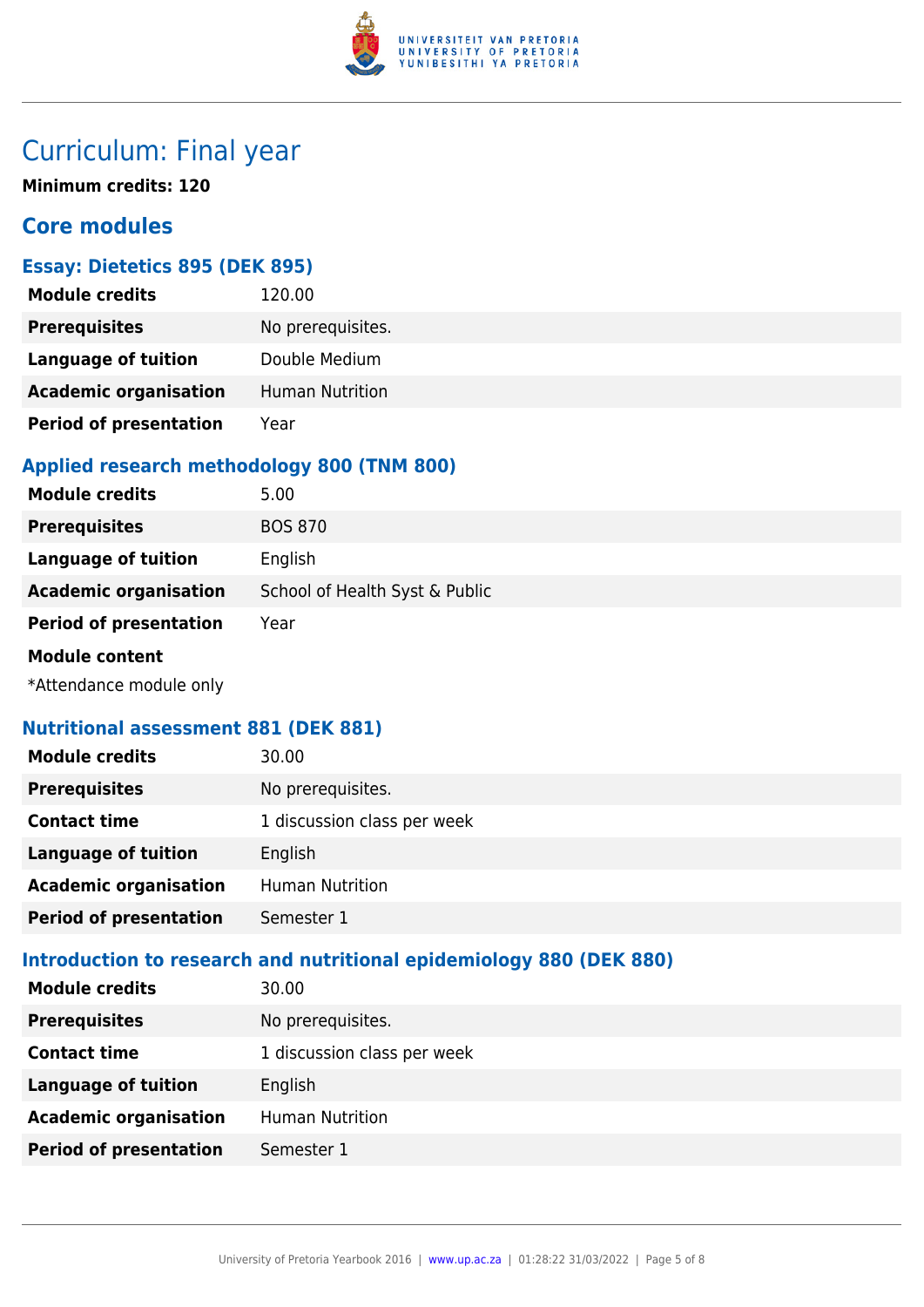

### **Literature study 882 (DEK 882)**

| <b>Module credits</b>         | 20.00                                           |
|-------------------------------|-------------------------------------------------|
| <b>Prerequisites</b>          | No prerequisites.                               |
| <b>Contact time</b>           | 1 seminar per week, 1 discussion class per week |
| Language of tuition           | English                                         |
| <b>Academic organisation</b>  | <b>Human Nutrition</b>                          |
| <b>Period of presentation</b> | Semester 1                                      |

# **Elective modules**

### **Early childhood nutrition intervention 884 (DEK 884)**

| <b>Module credits</b>         | 20.00                       |
|-------------------------------|-----------------------------|
| <b>Prerequisites</b>          | No prerequisites.           |
| <b>Contact time</b>           | 1 discussion class per week |
| Language of tuition           | English                     |
| <b>Academic organisation</b>  | <b>Human Nutrition</b>      |
| <b>Period of presentation</b> | Semester 1 or Semester 2    |

#### **Immunonutrition 804 (DEK 804)**

| <b>Module credits</b>         | 20.00                       |
|-------------------------------|-----------------------------|
| <b>Prerequisites</b>          | No prerequisites.           |
| <b>Contact time</b>           | 1 discussion class per week |
| <b>Language of tuition</b>    | English                     |
| <b>Academic organisation</b>  | <b>Human Nutrition</b>      |
| <b>Period of presentation</b> | Semester 1                  |

### **Sport nutrition 805 (DEK 805)**

| <b>Module credits</b>         | 20.00                       |
|-------------------------------|-----------------------------|
| <b>Prerequisites</b>          | No prerequisites.           |
| <b>Contact time</b>           | 1 discussion class per week |
| <b>Language of tuition</b>    | English                     |
| <b>Academic organisation</b>  | <b>Human Nutrition</b>      |
| <b>Period of presentation</b> | Semester 1                  |
|                               |                             |

#### **Nutrition counselling 806 (DEK 806)**

| <b>Module credits</b> | 20.00             |
|-----------------------|-------------------|
| <b>Prerequisites</b>  | No prerequisites. |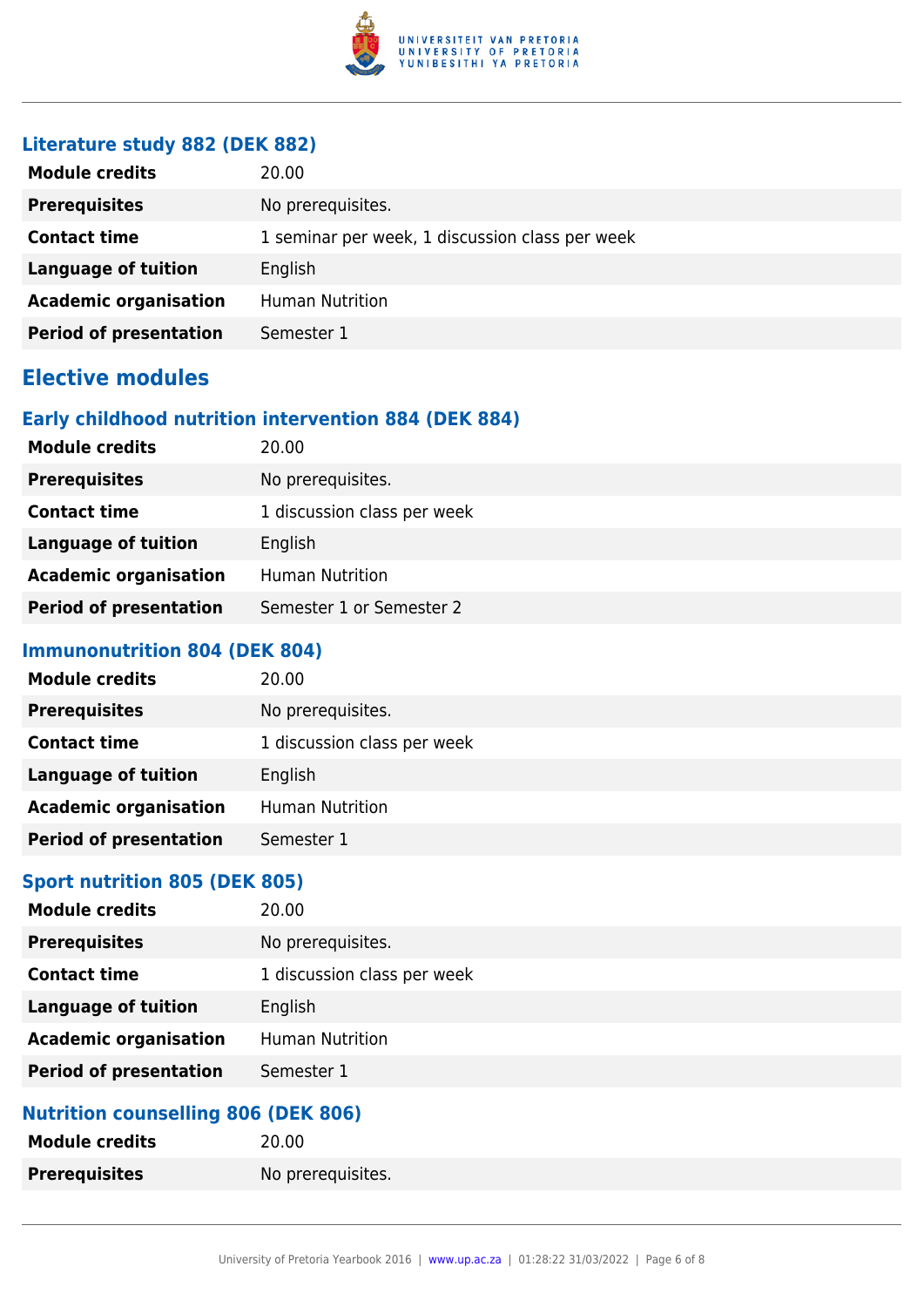

| <b>Contact time</b>           | 1 discussion class per week |
|-------------------------------|-----------------------------|
| Language of tuition           | English                     |
| <b>Academic organisation</b>  | <b>Human Nutrition</b>      |
| <b>Period of presentation</b> | Semester 1                  |

#### **Nutritional assessment 881 (DEK 881)**

| <b>Module credits</b>         | 30.00                       |
|-------------------------------|-----------------------------|
| <b>Prerequisites</b>          | No prerequisites.           |
| <b>Contact time</b>           | 1 discussion class per week |
| <b>Language of tuition</b>    | English                     |
| <b>Academic organisation</b>  | <b>Human Nutrition</b>      |
| <b>Period of presentation</b> | Semester 1                  |

## **Diet-related non-communicable lifestyle diseases 807 (DEK 807)**

| <b>Module credits</b>         | 20.00                       |
|-------------------------------|-----------------------------|
| <b>Prerequisites</b>          | No prerequisites.           |
| <b>Contact time</b>           | 1 discussion class per week |
| <b>Language of tuition</b>    | English                     |
| <b>Academic organisation</b>  | <b>Human Nutrition</b>      |
| <b>Period of presentation</b> | Semester 1                  |
|                               |                             |

# **Nutrition support 808 (DEK 808)**

| <b>Module credits</b>         | 20.00                       |
|-------------------------------|-----------------------------|
| <b>Prerequisites</b>          | No prerequisites.           |
| <b>Contact time</b>           | 1 discussion class per week |
| <b>Language of tuition</b>    | English                     |
| <b>Academic organisation</b>  | Human Nutrition             |
| <b>Period of presentation</b> | Semester 1                  |

## **Micro-nutrient malnutrition 883 (DEK 883)**

| <b>Module credits</b>         | 20.00                       |
|-------------------------------|-----------------------------|
| <b>Prerequisites</b>          | No prerequisites.           |
| <b>Contact time</b>           | 1 discussion class per week |
| <b>Language of tuition</b>    | English                     |
| <b>Academic organisation</b>  | <b>Human Nutrition</b>      |
| <b>Period of presentation</b> | Semester 1                  |